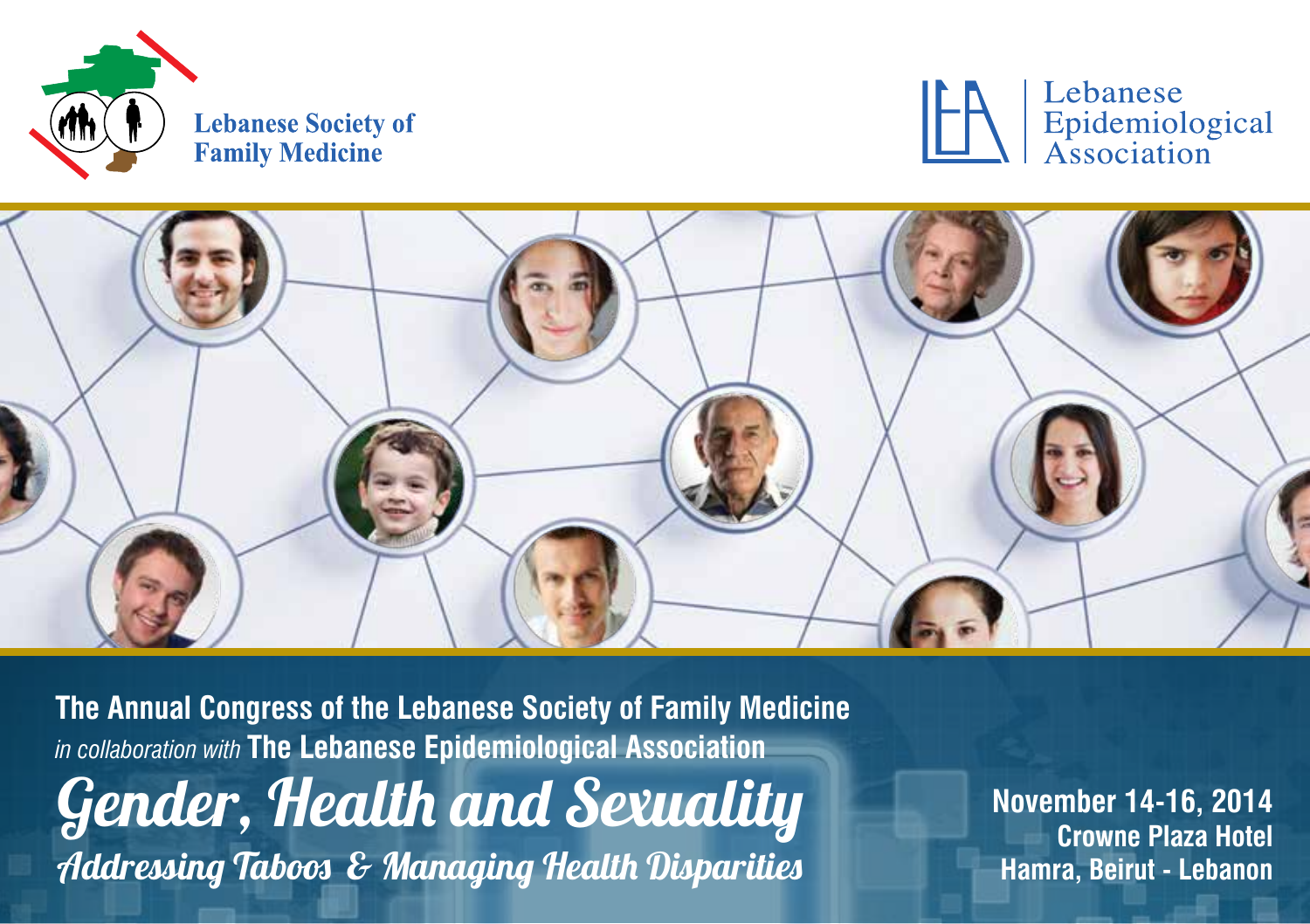## Gender, Health and Sexuality

#### **Dr. Jinan Usta**

*President of the Lebanese Society of Family Medicine President of the Congress*

#### **Scientific Committee**

| Dr. Sani Hlais | Chairperson |  |
|----------------|-------------|--|
| Dr. Nina Brax  | Member      |  |
| Dr. Hadi Jalkh | Member      |  |
| Dr. Mona Osman | Member      |  |
| Dr. Jinan Usta | Member      |  |

**Dr. Nina Brax** *Member* **Dr. Hadi Jalkh** *Member* **Dr. Mona Osman** *Member* **Dr. Jinan Usta** *Member*

### **Organizing Committee**

| Dr. Khalil Ashkar | Chairperson |
|-------------------|-------------|
| Dr. Rania Sakr    | Member      |
| Dr. Jinan Usta    | Member      |

### **Lebanese Society of Family Medicine Lebanese Epidemiological Association**

**Dr. Mary E. Deeb** *President of the Lebanese Epidemiological Association*

### **Scientific Committee**

| Dr. Rafic Baddoura | Chairpe |
|--------------------|---------|
| Dr. Monique Chaaya | Member  |
| Dr. Lubna Tayyara  | Member  |

**Dr. Rafic Baddoura** *Chairperson*

### **Organizing Committee**

| Dr. Mary E. Deeb  | Chairperson |
|-------------------|-------------|
| Dr. Salim Adib    | Member      |
| Dr. Aziza Khalidi | Member      |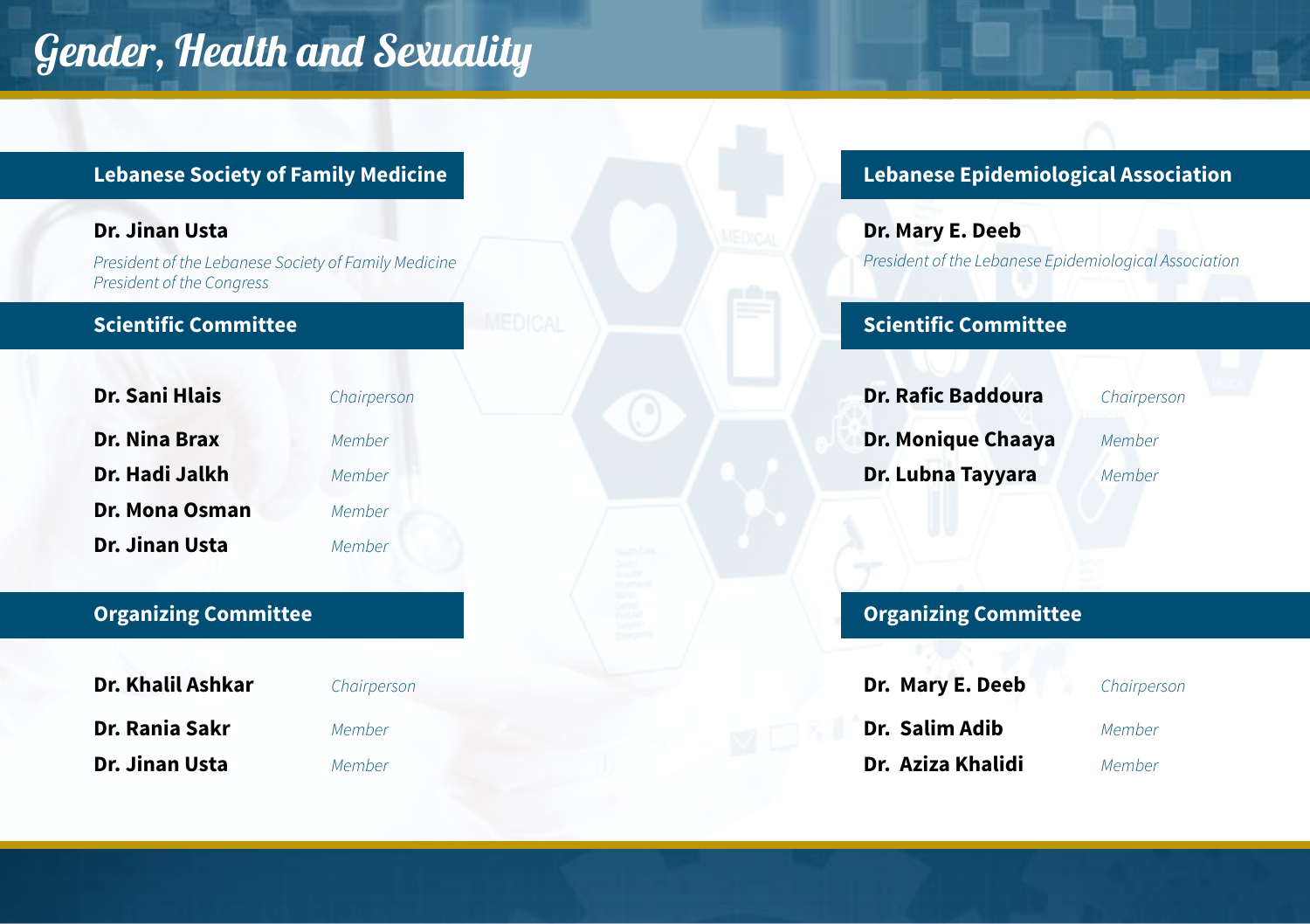|                                                                          | Friday, November 14th, 2014                                                                                                                                                                                                                                                         |                                                                  |
|--------------------------------------------------------------------------|-------------------------------------------------------------------------------------------------------------------------------------------------------------------------------------------------------------------------------------------------------------------------------------|------------------------------------------------------------------|
| 13:00<br>$14:00 - 14:30$                                                 | Registration<br>Insulin Degludec; Improving Clinical Outcomes Through Innovative Basal Insulin Design<br>(Sponsored by Novonordisk)                                                                                                                                                 | Dr. Mounzer Saleh                                                |
|                                                                          | <b>Session I: Health and Gender</b>                                                                                                                                                                                                                                                 |                                                                  |
| $14:30 - 15:00$<br>$15:00 - 15:30$<br>$15:30 - 16:00$<br>$16:00 - 16:30$ | Common Pediatric Urology Conditions: Does Anatomy Matter?"<br>Women and Coronary Artery Disease<br>Whose Mental Health is Worse in Lebanon? Males or Females? A National Study<br><b>Coffee Break</b>                                                                               | Dr. Yasser El Hout<br><b>Dr. Roland Kassab</b><br>Dr. Elie Karam |
| <b>Session II: Miscelleneous</b>                                         |                                                                                                                                                                                                                                                                                     |                                                                  |
| $16:30 - 17:00$<br>$17:00 - 17:30$                                       | Major Depressive Disorder: When Good is Not Enough (Sponsored by Eli Lilly)<br><b>Round Table Discussion:</b> For an Up to Date Primary Care:<br>Getting General Practitioners into Family Medicine<br>Dr. Hilal Waked - Dr. Ghassan Hamadeh - Dr. Josette Sfeir - Dr. Pierre Yared | <b>Dr. Farid Talih</b>                                           |
| 17:30 - 18:00                                                            | <b>Opening Ceremony</b> followed by a Cocktail Reception                                                                                                                                                                                                                            |                                                                  |
| 18:00                                                                    | Keynote Lecture: Reflexions on Gender and Health                                                                                                                                                                                                                                    | <b>Dr. Salim Adib</b>                                            |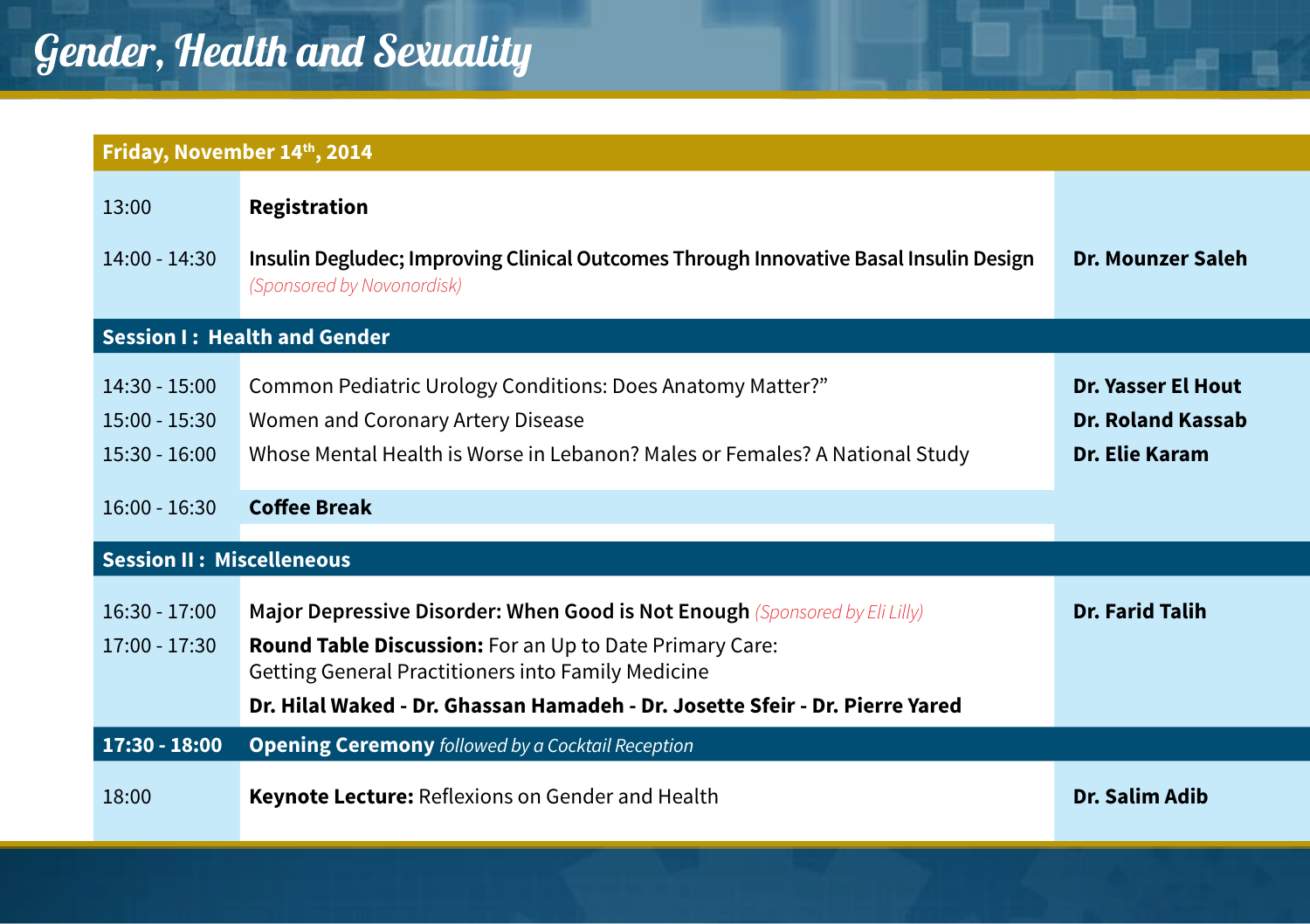|                                                       | Saturday, November 15th, 2014                                                                                                                                                                                   |                                                                |
|-------------------------------------------------------|-----------------------------------------------------------------------------------------------------------------------------------------------------------------------------------------------------------------|----------------------------------------------------------------|
| 07:30<br>$08:00 - 09:00$                              | Registration<br>What Did I Learn in My Years of Family Practice?                                                                                                                                                | Dr. Nabil Kanaan                                               |
|                                                       | <b>Session I: Health and Gender</b>                                                                                                                                                                             |                                                                |
| $09:00 - 09:30$<br>$09:30 - 10:00$<br>$10:00 - 10:30$ | Is your Brain Male or Female?<br>Parkinson-Differences Men vs Women<br>Cerebrovascular Accidents (CVAs): Men vs Women                                                                                           | Dr. Rose-Mary Boustany<br>Dr. Adnane Awada<br>Dr. Achraf Makki |
| $10:30 - 11:00$                                       | <b>Coffee Break</b>                                                                                                                                                                                             |                                                                |
|                                                       | <b>Session II: Health and Sexuality</b>                                                                                                                                                                         |                                                                |
| $11:00 - 11:30$<br>$11:30 - 12:00$                    | Health of People Who Have Same Sex Partners<br>Attitude and Practice of Sexuality Among University Students in Lebanon                                                                                          | Dr. Eliane Eid<br>Dr. Pascale Salameh                          |
|                                                       | <b>Session III: Diabetes New Research</b>                                                                                                                                                                       |                                                                |
| $12:00 - 12:30$<br>$12:30 - 13:00$                    | Role of the Kidney in Type 2 Diabetes (Sponsored by Janssen - Cilag)<br>Liraglutide: From Clinical Trials to Real-World Data, The Evidence,<br>The Practice And The Future Potential (Sponsored by Novonordisk) | Dr. Mohamad Hassanein<br>Dr. Sami Azar                         |
| $13:00 - 14:00$                                       | <b>Lunch Break</b>                                                                                                                                                                                              |                                                                |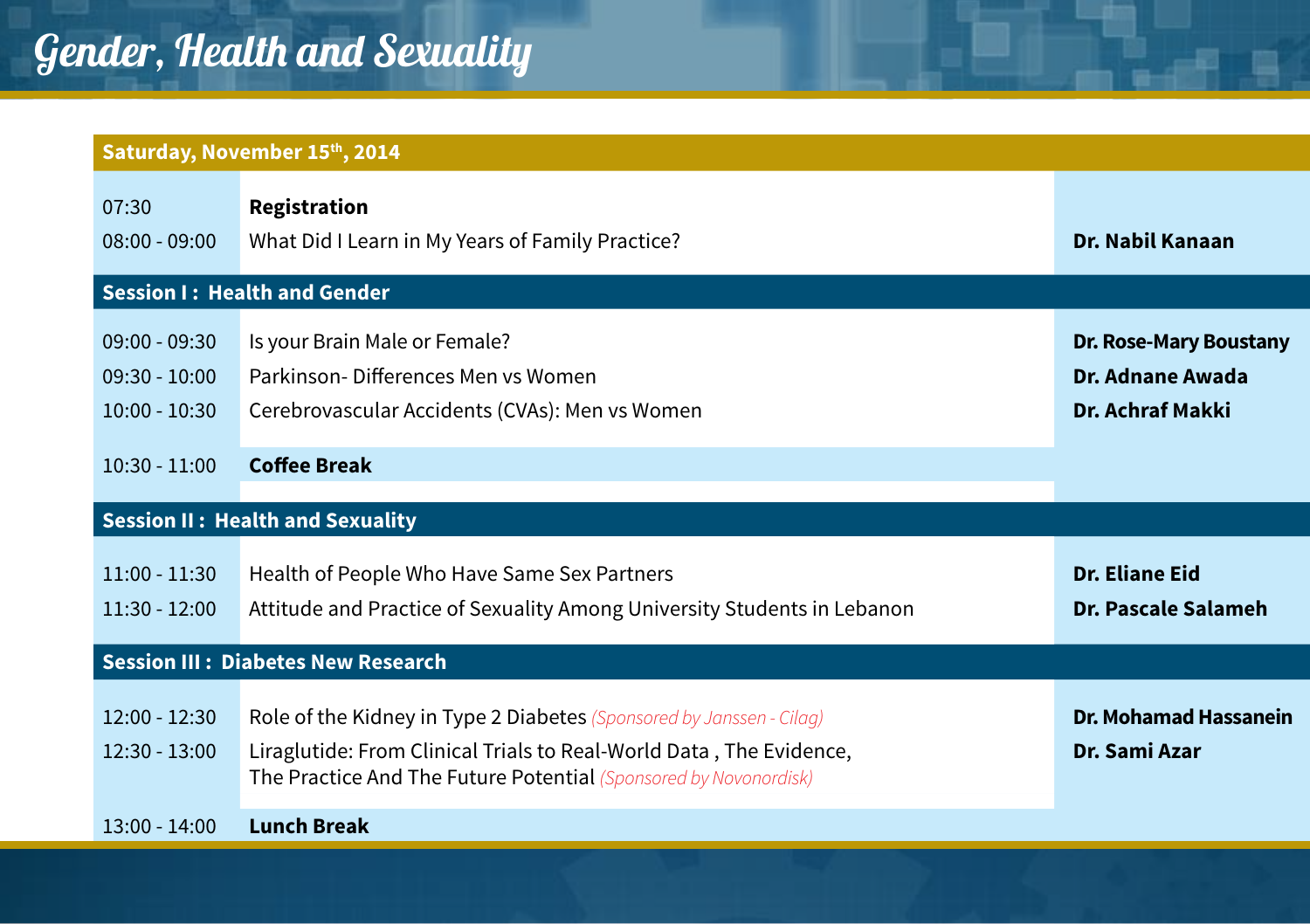# Gender, Health and Sexuality

|                                                       | Saturday, November 15th, 2014                                                                                                                         |                                                                          |
|-------------------------------------------------------|-------------------------------------------------------------------------------------------------------------------------------------------------------|--------------------------------------------------------------------------|
| $14:00 - 14:30$                                       | Glimepiride a Cornerstone in the Diabetes Management (Sponsored by Sanofi - Aventis)                                                                  | Dr. Shawki Atallah                                                       |
| <b>Session III: Sexuality</b>                         |                                                                                                                                                       |                                                                          |
| $14:30 - 15:00$<br>$15:00 - 15:30$<br>$15:30 - 16:00$ | LUTS / BPH and Sexual Health - Bridging the Gap (Sponsored by Eli Lilly)<br>Taking a Sexual History<br>The Hidden Truth About Unconsummated Marriages | <b>Dr. Elie Nemr</b><br>Dr. Chadi Ibrahim<br><b>Dr. Sandrine Atallah</b> |
| $16:00 - 16:30$                                       | <b>Coffee Break</b>                                                                                                                                   |                                                                          |
| $16:30 - 17:00$                                       | The Role of Bronchodilators in Dynamic Hyperinflation and<br><b>Exercise Endurance in COPD Patients</b> (Sponsored by Novartis)                       | Dr. Ahmad Housari                                                        |
| <b>Workshop</b>                                       |                                                                                                                                                       |                                                                          |
| $17:00 - 18:00$                                       | Physiotherapy: What, When, How and to Who                                                                                                             | <b>Dr. Mansour Dib</b>                                                   |
|                                                       |                                                                                                                                                       |                                                                          |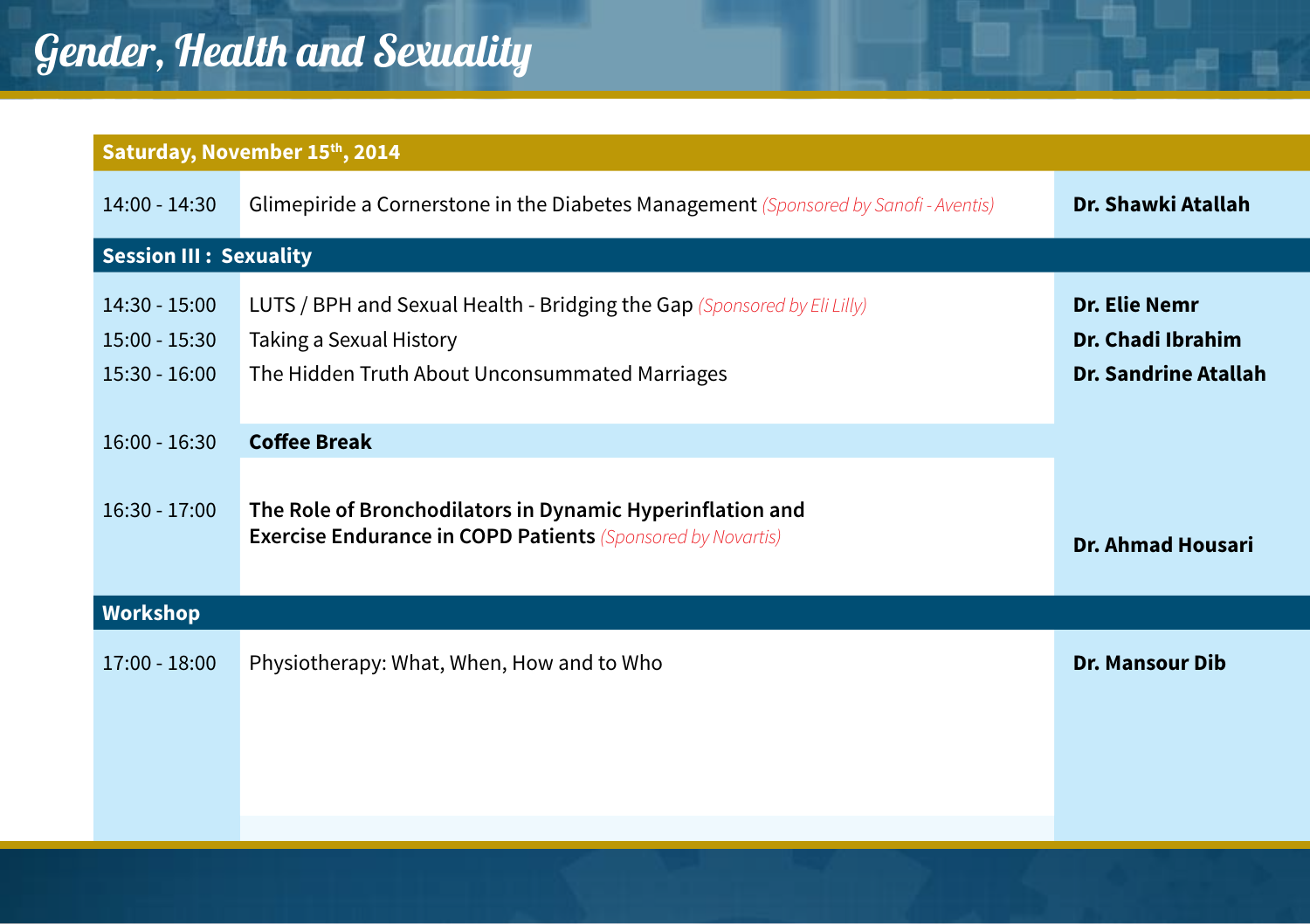| Sunday, November 16th 2014                            |                                                                                                                                                              |                                                             |
|-------------------------------------------------------|--------------------------------------------------------------------------------------------------------------------------------------------------------------|-------------------------------------------------------------|
| 08:30                                                 | Registration                                                                                                                                                 |                                                             |
| <b>Session I: FAQs in Medicine</b>                    |                                                                                                                                                              |                                                             |
| $09:00 - 10:00$<br>$10:00 - 10:30$<br>$10:30 - 11:00$ | Top Articles That Changed My Practice in the Last Year<br>Fibromaylagia: Men vs Women<br>Common Oral (Mainly) Tongue Problems                                | Dr. Maya Romani<br>Dr. Nelly Ziadeh<br>Dr. Walid Abou Hamad |
| $11:00 - 11:30$                                       | <b>Coffee Break</b>                                                                                                                                          |                                                             |
| $11:30 - 12:00$<br>12:00 - 12:30                      | Medical Jeopardy (Gifts and Prizes to Winners)<br>Overcoming Challenges in Diabetes Management<br>(Sponsored by Eli Lilly and Boehringer Ingelheim Alliance) | <b>Dr. Rim Taleb</b><br>Dr. Rita Medlej                     |
| $12:30 - 14:00$                                       | <b>Lunch Break</b>                                                                                                                                           |                                                             |
|                                                       |                                                                                                                                                              |                                                             |